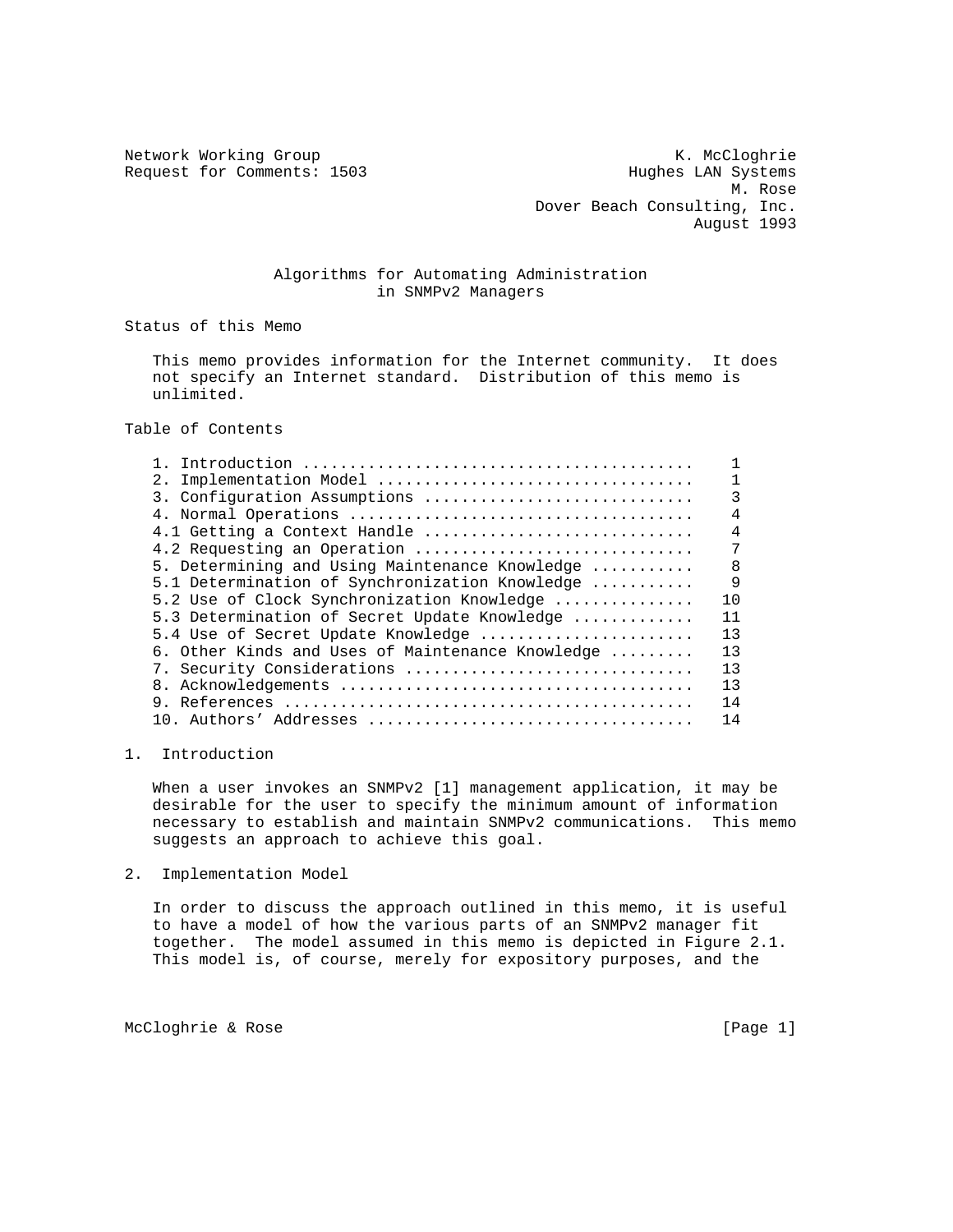(Human) User  $\star$  $\star$  ===========User Interface (UI)===========  $\star$  +--------------------------+ ... | Management Application N | +---------------------------+ | | Management Application 2 |-----+ +--------------------------+ | \* | Management Application 1 |----+ \* +--------------------------+ \* \*  $\star$   $\star$   $\star$   $\star$  ========Management API======================  $\star$  \*  $\star$   $\qquad \qquad$   $\star$  +-------------+ / Local \ +---------------+ | Context |\*\*\*/ Party \\*\*\*| SNMP protocol | | Resolver(s) | \ Database / | engine(s) | +-------------+ \\_\_\_\_\_\_\_\_/ +---------------+  $\star$  $\star$  ===========Transport APIs============  $\star$  +---------------------------------+ | Transport Stacks (e.g., UDP/IP) | +---------------------------------+  $\star$ Network(s)

approach should be readily adaptable to other models.



 Note that there might be just one SNMP protocol engine and one "context resolver" which are accessed by all local management applications, or, each management application might have its own SNMP protocol engine and its own "context resolver", all of which have shared access to the local party database [2].

 In addition to the elements shown in the figure, there would need to be an interface for the administrator to access the local party database, e.g., for configuring initial information, including secrets. There might also be facilities for different users to have different access privileges, and/or other reasons for there to be multiple (coordinated) subsets of the local party database.

McCloghrie & Rose [Page 2]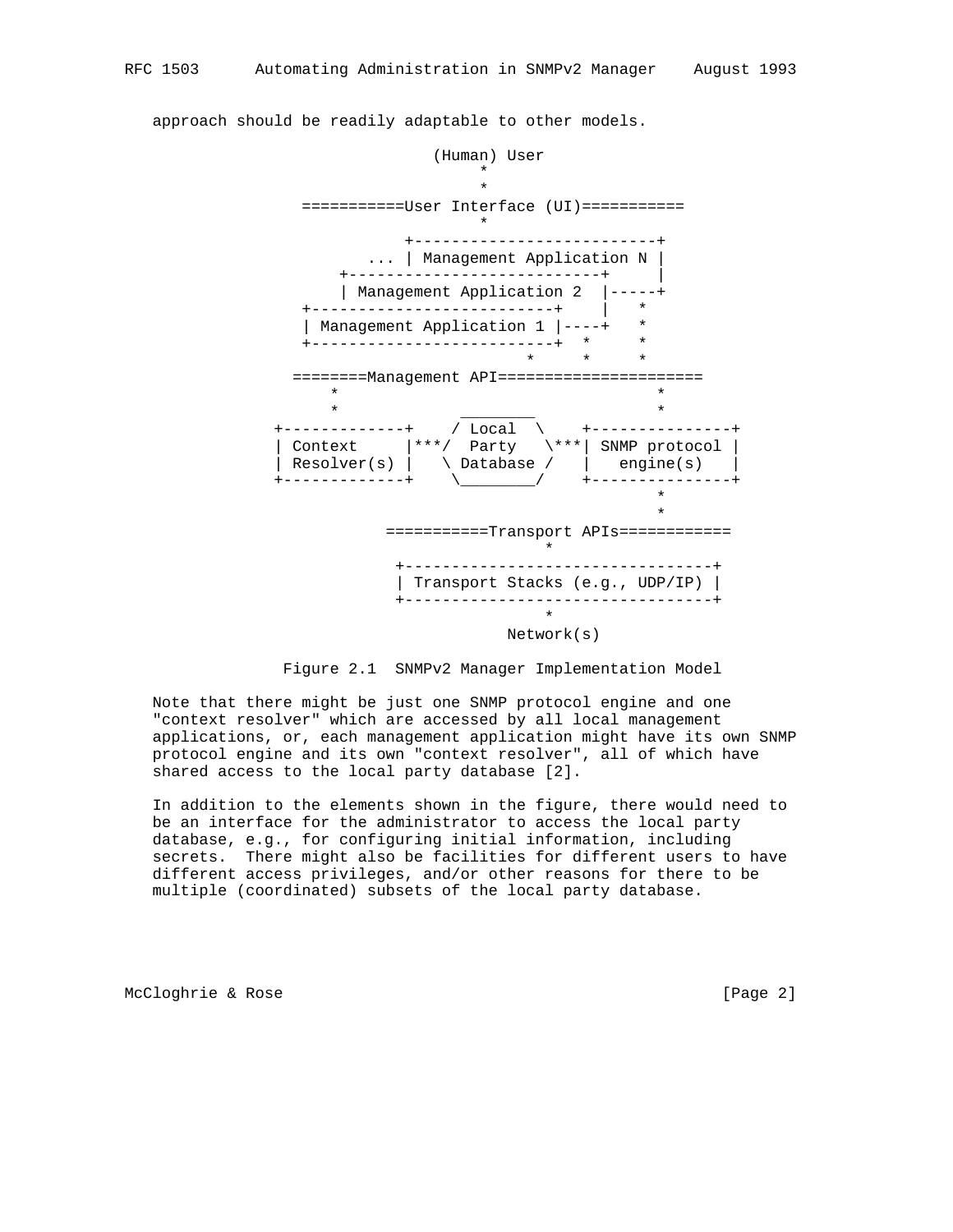# 3. Configuration Assumptions

 Now, let's assume that the administrator has already configured a local party database for the management application, e.g.,

| partyIdentifier:<br>partyIndex:<br>partyTAddress:<br>partyLocal:<br>partyAuthProtocol: | initialPartyId.a.b.c.d.1<br>1.<br>a.b.c.d:161<br>false<br>noAuth |
|----------------------------------------------------------------------------------------|------------------------------------------------------------------|
| partyPrivProtocol:                                                                     | noPriv                                                           |
| partyIdentifier:<br>partyIndex:                                                        | initialPartyId.a.b.c.d.2<br>$\mathcal{D}$                        |
| partyTAddress:                                                                         | local address                                                    |
| partyLocal:                                                                            | true                                                             |
| partyAuthProtocol:                                                                     | noAuth                                                           |
| partyPrivProtocol:                                                                     | noPriv                                                           |
| partyIdentifier:                                                                       | initialPartyId.a.b.c.d.3<br>3                                    |
| partyIndex:<br>partyTAddress:                                                          | a.b.c.d:161                                                      |
| partyLocal:                                                                            | false                                                            |
| partyAuthProtocol:                                                                     | md5Auth                                                          |
| partyPrivProtocol:                                                                     | noPriv                                                           |
| partyIdentifier:                                                                       | initialPartyId.a.b.c.d.4                                         |
| partyIndex:                                                                            | 4<br>local address                                               |
| partyTAddress:                                                                         | true                                                             |
| partyLocal:<br>partyAuthProtocol:                                                      | md5Auth                                                          |
| partyPrivProtocol:                                                                     | noPriv                                                           |
|                                                                                        |                                                                  |
| contextIdentifier:<br>contextIndex:                                                    | initialContextId.a.b.c.d.1<br>1                                  |
| contextLocal:                                                                          | false                                                            |
| textual handle:                                                                        | router.xyz.com-public                                            |
|                                                                                        |                                                                  |
| contextIdentifier:                                                                     | initialContextId.a.b.c.d.2                                       |
| contextIndex:                                                                          | 2                                                                |
| contextLocal:                                                                          | false                                                            |
| textual handle:                                                                        | router.xyz.com-all                                               |
| aclTarget (dest. party):                                                               | 1                                                                |
| aclSubject (src party):                                                                | 2                                                                |
| aclResources (context):                                                                | 1                                                                |
| aclPrivileges:                                                                         | get, get-next, get-bulk                                          |

McCloghrie & Rose [Page 3]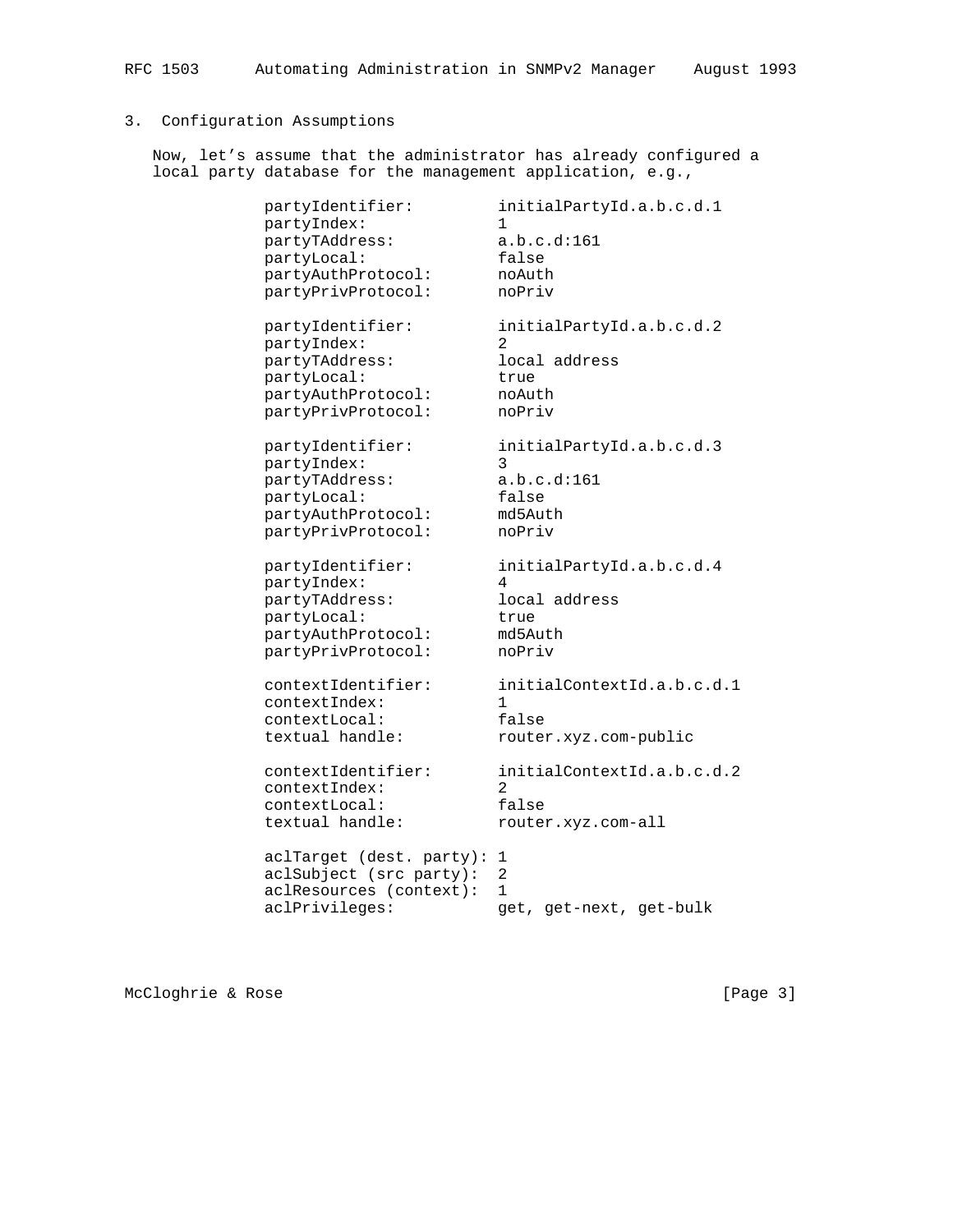aclTarget (dest. party): 3 aclSubject (src party): 4 aclResources (context): 2 aclPrivileges: get, get-next, get-bulk, set

 Note that each context has associated with it a "textual handle". This is simply a string chosen by the administrator to aid in selecting a context.

4. Normal Operations

 When the user tells the management application to do something, the user shouldn't have to specify party or context information.

 One approach to achieve this is as follows: the user provides a textual string indicating the managed objects to be manipulated, and the management application invokes the "context resolver" to map this into a "context handle", and later, when an SNMPv2 operation is performed, the "context handle" and a minimal set of security requirements are provided to the management API.

4.1. Getting a Context Handle

 A "context handle" is created when the management application supplies a textual string, that was probably given to it by the user. The "context resolver" performs these steps based on the application's input:

> (1) In the local party database, each context has associated with it a unique string, termed its "textual handle". If a context in the local database has a textual handle which exactly matches the textual string, then the "context resolver" returns a handle identifying that context.

 So, if the application supplies "router.xyz.com-public", then the "context resolver" returns a handle to the first context; instead, if the application supplies "router.xyz.com-all", then the "context resolver" returns a handle to the second context.

 (2) Otherwise, if any contexts are present whose textual handle is longer than the textual string, and whose initial characters exactly match the entire textual string, then the "context resolver" returns a handle identifying all of those contexts.

So, if the application supplies "router.xyz.com", then

McCloghrie & Rose [Page 4]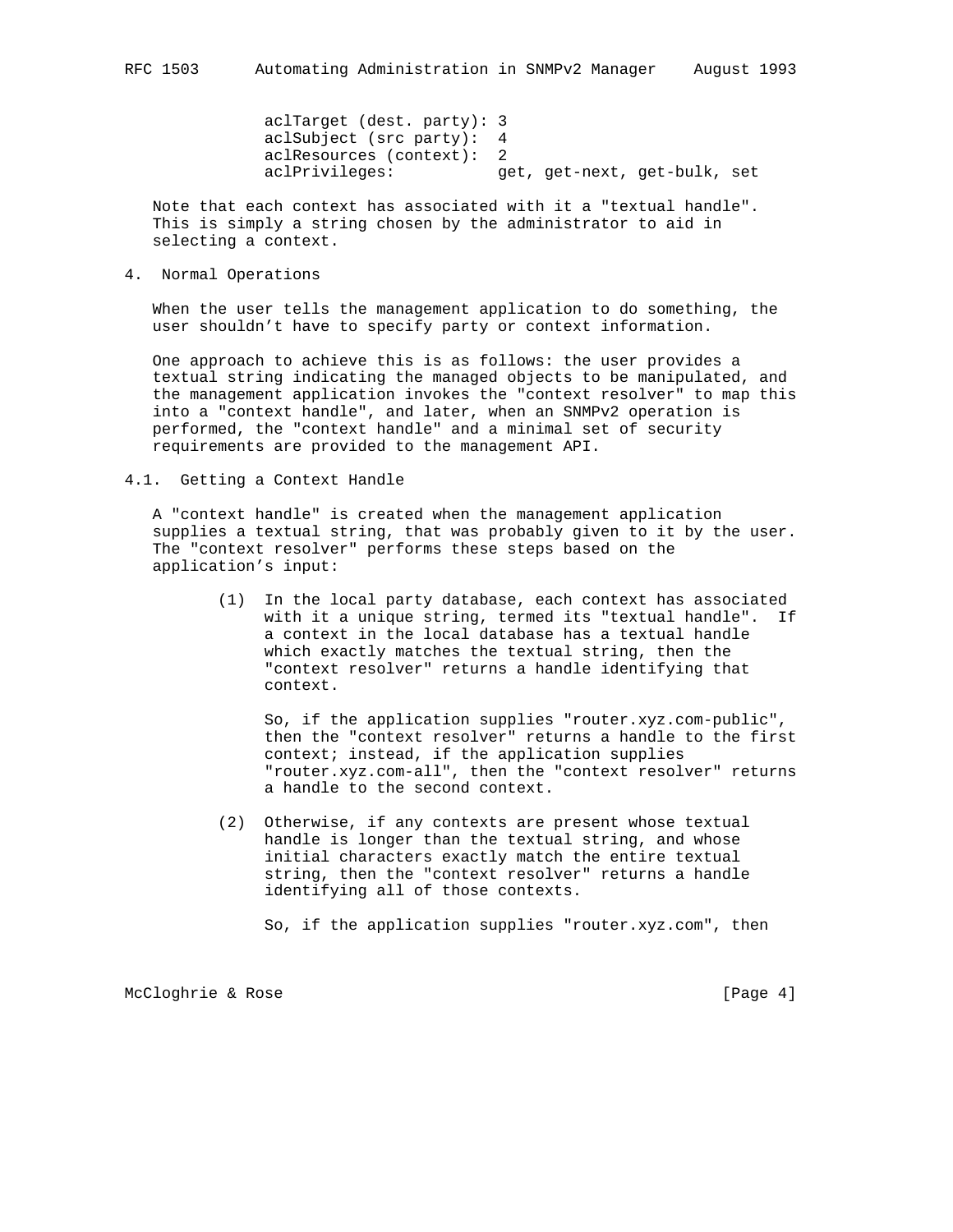the "context resolver" returns a handle to both contexts.

 (3) Otherwise, if the textual string specifies an IP address or a domain name which resolves to a single IP address, then the "context resolver" adds to the local party database, a volatile noAuth/noPriv party pair, a volatile context, and a volatile access control entry allowing interrogation operations, using the "initialPartyId" and "initialContextId" conventions. The "context resolver" returns a handle identifying the newly created context.

 So, if the application supplies "89.0.0.1", then the "context resolver" adds the following information to the local party database:

| partyIdentifier:<br>partyIndex:<br>partyTAddress:<br>partyLocal:<br>partyAuthProtocol:<br>partyPrivProtocol:<br>partyStorageType: | initialPartyId.89.0.0.1.1<br>101<br>89.0.0.1:161<br>false<br>noAuth<br>noPriv<br>volatile |
|-----------------------------------------------------------------------------------------------------------------------------------|-------------------------------------------------------------------------------------------|
| partyIdentifier:<br>partyIndex:<br>partyTAddress:<br>partyLocal:<br>partyAuthProtocol:<br>partyPrivProtocol:<br>partyStorageType: | initialPartyId.89.0.0.1.2<br>102<br>local address<br>true<br>noAuth<br>noPriv<br>volatile |
| contextIdentifier:<br>contextIndex:<br>contextLocal:<br>contextStorageType:<br>textual handle:                                    | initialContextId.89.0.0.1.1<br>101<br>false<br>volatile<br>89.0.0.1                       |
| aclTarget (dest. party): 101<br>aclSubject (src party):<br>aclResources (context):<br>aclPrivileges:<br>aclStorageType:           | 102<br>101<br>get, get-next, get-bulk<br>volatile                                         |

 and the "context resolver" returns a handle to the newly created context.

 (4) Otherwise, if the textual string specifies a domain name which resolves to multiple IP addresses, then for each

McCloghrie & Rose [Page 5]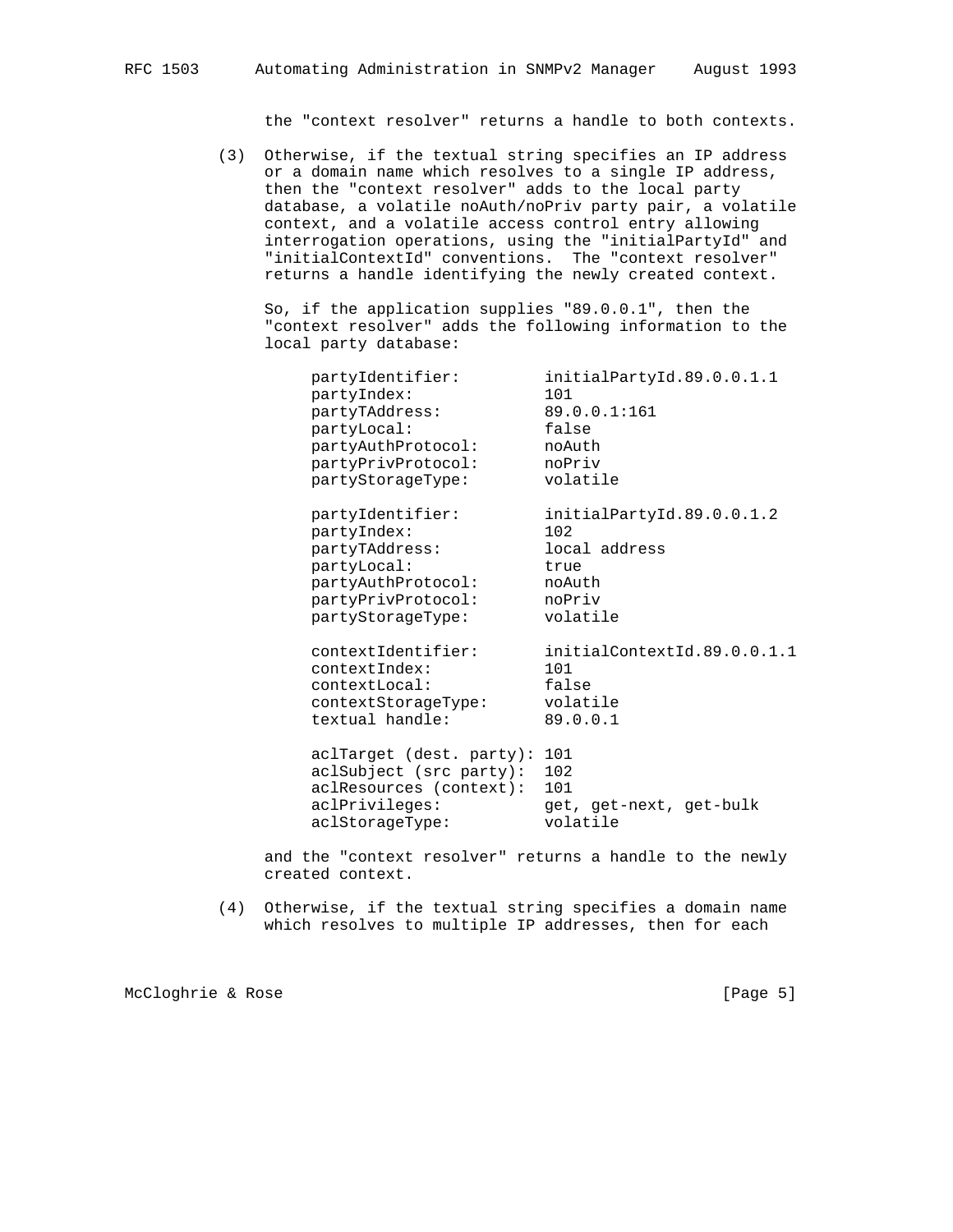such IP address, the "context resolver" adds to the local party database, a volatile noAuth/noPriv party pair, a volatile context, and a volatile access control entry allowing interrogation operations, using the "initialPartyId" and "initialContextId" conventions. Then, the "context resolver" returns a handle identifying all of those newly created contexts.

 (5) Otherwise, if the textual string contains a '/' character, and everything to the left of the first occurrence of this character specifies an IP address or a domain name which resolves to a single IP address, then the "context resolver" adds to the local party database, a volatile SNMPv1 party, a volatile context, and a volatile access control entry allowing interrogation operations. (The SNMPv1 community string consists of any characters following the first occurrence of the '/' character in the textual string.) Then, the "context resolver" returns a handle identifying the newly created context.

 So, if the application supplied "89.0.0.2/public", then the "context resolver" adds the following information to the local party database:

partyIdentifier: initialPartyId.89.0.0.2.1<br>partyIndex: 201 partyIndex: 201 partyTDomain: rfc1157Domain partyTDomain: recl157Domain<br>partyTAddress: 89.0.0.2:161<br>partyLocal: false partyLocal: false partyAuthProtocol: rfc1157noAuth partyAuthPrivate: public partyPrivProtocol: noPriv partyStorageType: volatile contextIdentifier: initialContextId.89.0.0.2.1 contextIndex: 201<br>contextLocal: false contextLocal: false contextStorageType: volatile textual handle: 89.0.0.2 aclTarget (dest. party): 201 aclSubject (src party): 201 aclResources (context): 201 aclPrivileges: get, get-next, get-bulk<br>aclStorageType: volatile aclStorageType:

and the "context resolver" returns a handle to the the

McCloghrie & Rose [Page 6]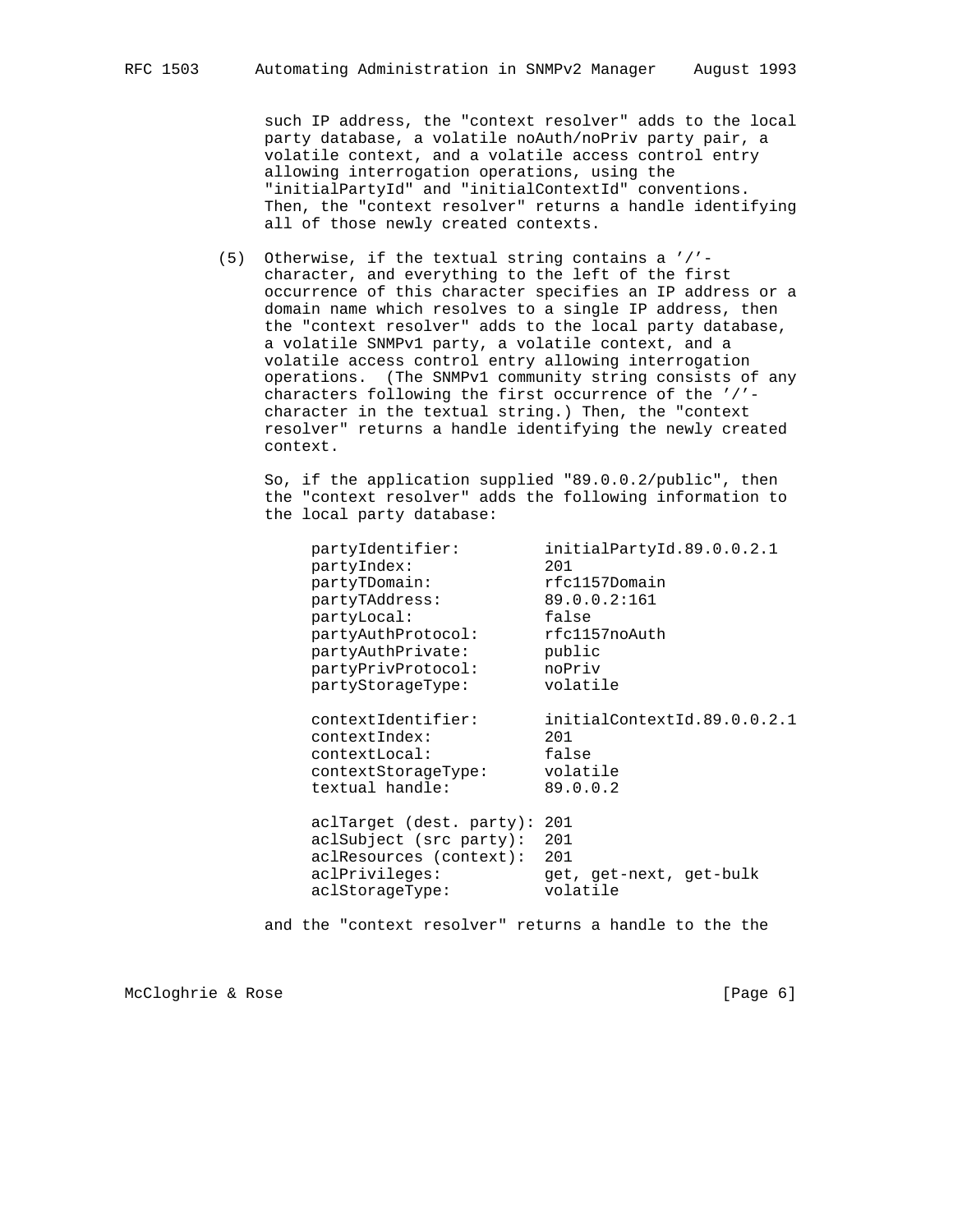newly created context.

- (6) Otherwise, if the textual string contains a '/' character, and everything to the left of the first occurrence of this character specifies a domain name which resolves to multiple IP addresses, then for each such IP address, the "context resolver" adds to the local party database, a volatile SNMPv1 party, a volatile context, and a volatile access control entry allowing interrogation operations. (The SNMPv1 community string consists of any characters following the first occurrence of the '/'-character in the textual string.) Then, the "context resolver" returns a handle identifying all of those newly created contexts.
- (7) Otherwise, an error is raised.
- 4.2. Requesting an Operation

 Later, when an SNMPv2 operation is to be performed, the management application supplies a "context handle" and a minimal set of security requirements to the management API:

> (1) If the "context handle" refers to a single context, then all access control entries having that context as its aclResources, allowing the specified operation, having a non-local SNMPv2 party as its aclTarget, which satisfies the privacy requirements, and having a local party as its aclSubject, which satisfies the authentication requirements, are identified.

 So, if the application wanted to issue a get-next operation, with no security requirements, and supplied a "context handle" identifying context #1, then acl #1 would be identified.

 (2) For each such access control entry, the one which minimally meets the security requirements is selected for use. If no such entry is identified, and authentication requirements are present, then the operation will be not performed.

 So, if the application requests a get-next operation, with no security requirements, and supplies a "context handle" identifying context #1, and step 1 above identified acl #1, then because acl #1 satisfies the no security requirements, the operation would be generated using acl #1, i.e., using party #1, party #2, and context

McCloghrie & Rose [Page 7]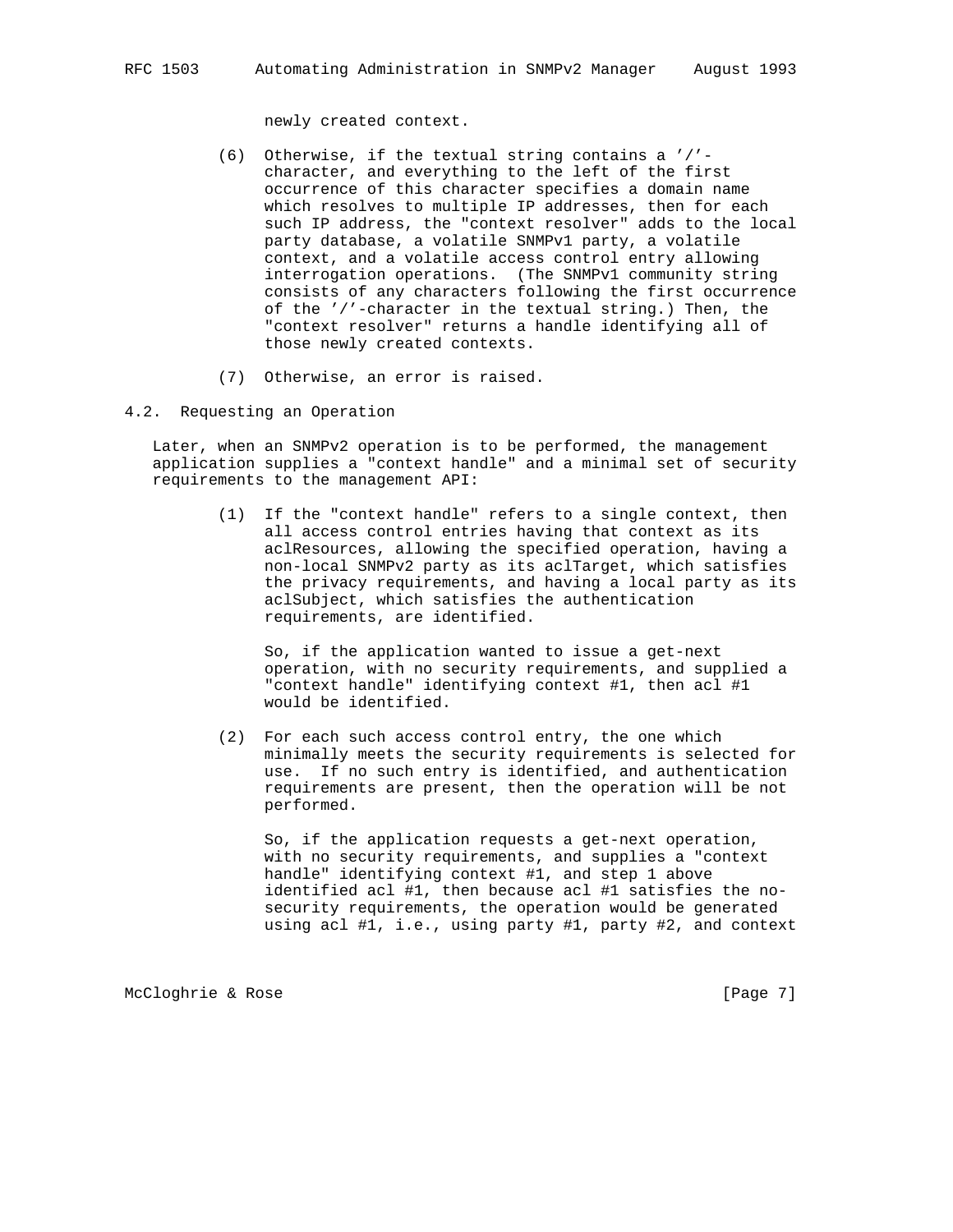#1.

 (3) Otherwise, all access control entries having the (single) context as its aclResources, allowing the specified operation, and having a non-local SNMPv1 party as its aclTarget, are identified. If no such entry is identified, then the operation will not performed. Otherwise, any of the identified access control entries may be selected for use.

 The effect of separating out step 3 is to prefer SNMPv2 communications over SNMPv1 communications.

 (4) If the "context handle" refers to more than one context, then all access control entries whose aclResources refers any one of the contexts, are identified. For each such context, step 2 is performed, and any (e.g., the first) access control entry identified is selected for use. If no access control entry is identified, then step 3 is performed for each such context, and any (e.g., the first) access control entry identified is selected for use.

 So, if the application wanted to issue a get-bulk operation, with no security requirements, and supplied a "context handle" identifying contexts #1 and #2, then acls #1 and #2 would be identified in step 1; and, in step 2, party #1, party #2, and context #1 would be selected.

 However, if the application wanted to issue an authenticated get-bulk operation, and supplied a "context handle" identifying contexts #1 and #2, then acls #1 and #2 would still be identified in step 1; but, in step 2, only acl #2 satisfies the security requirement, and so, party #3, party #4, and context #2 would be selected.

 (5) If no access control entry is identified, then an error is raised.

 Note that for steps 1 and 3, an implementation might choose to pre compute (i.e., cache) for each context those access control entries having that context as its aclResources.

5. Determining and Using Maintenance Knowledge

 When using authentication services, two "maintenance" tasks may have to be performed: clock synchronization and secret update. These

McCloghrie & Rose [Page 8]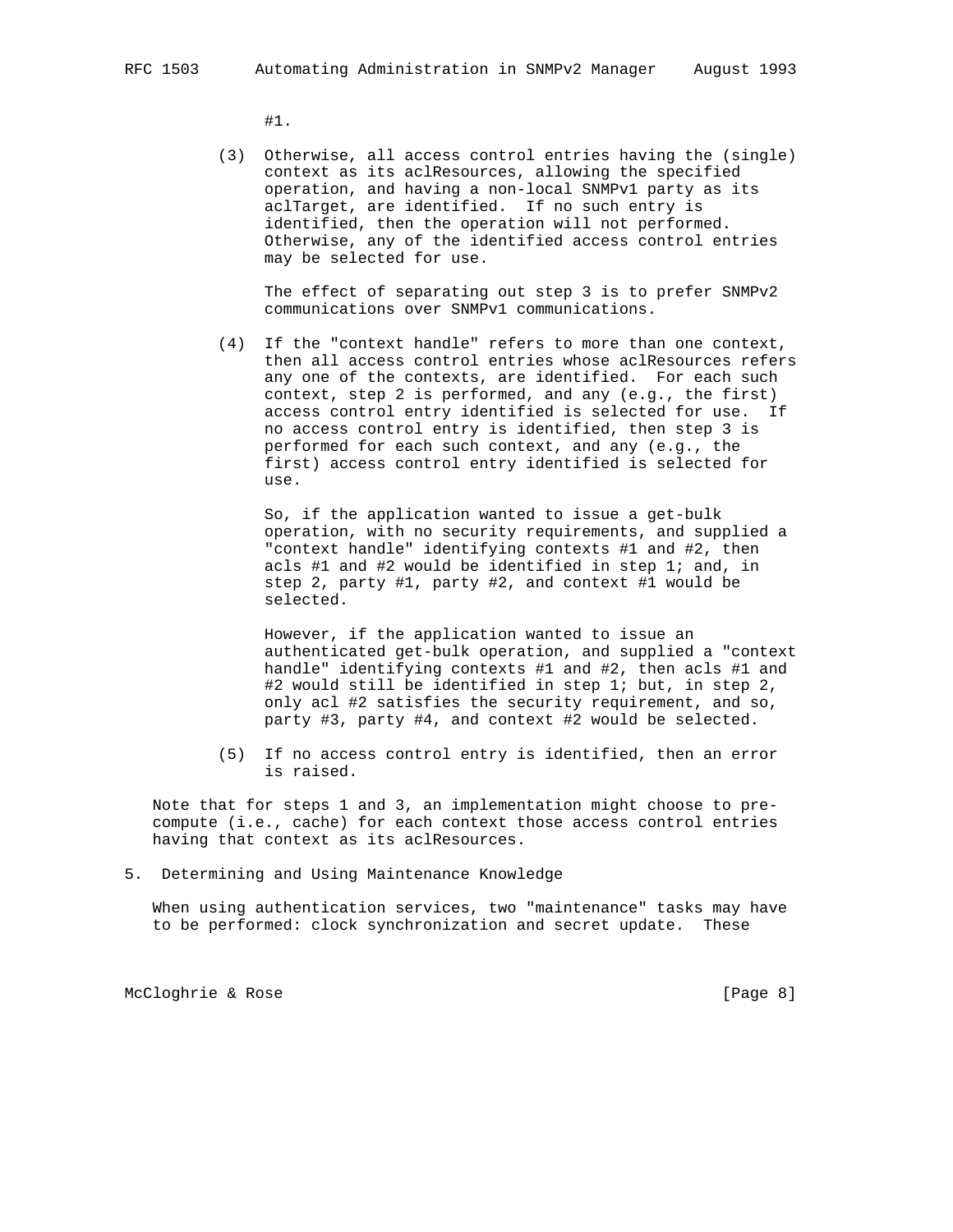tasks should be performed transparently, independent of the management applications, and without user/administrator intervention. In order to operate transparently, the SNMP protocol engine must maintain "maintenance knowledge" (knowledge of which parties and contexts to use). It is useful for this maintenance knowledge to be determined at run-time, rather than being directly configured by an administrator.

 One approach to achieve this is as follows: the first time that the SNMP protocol engine determines that it will be communicating with another SNMPv2 entity, the SNMP protocol engine first consults its local party database and then interrogates its peer, before engaging in the actual communications.

 Note that with such an approach, both the clock synchronization knowledge, and the secret update knowledge, associated with a party, can each be represented as (a pointer to) an access control entry. Further note that once an implementation has computed this knowledge, it might choose to retain this knowledge across restarts.

5.1. Determination of Synchronization Knowledge

To determine maintenance knowledge for clock synchronization:

 (1) The SNMP protocol engine examines each active, non-local, noAuth party.

So, this would be party #1.

 (2) For each such party, P, all access control entries having that party as its aclTarget, and allowing the get-bulk operation, are identified.

So, for party #1, this would be acl #1.

- (3) For each such access control entry, A, at least one active, non-local, md5Auth party, Q, must be present which meets the following criteria:
	- the transport domain and address of P and Q are identical;
	- an access control entry, B, exists having either: Q as its aclTarget and a local party, R, as its aclSubject, or, Q as its aclSubject and a local party, R, as its aclTarget; and,
	- no clock synchronization knowledge is known for R.

McCloghrie & Rose [Page 9]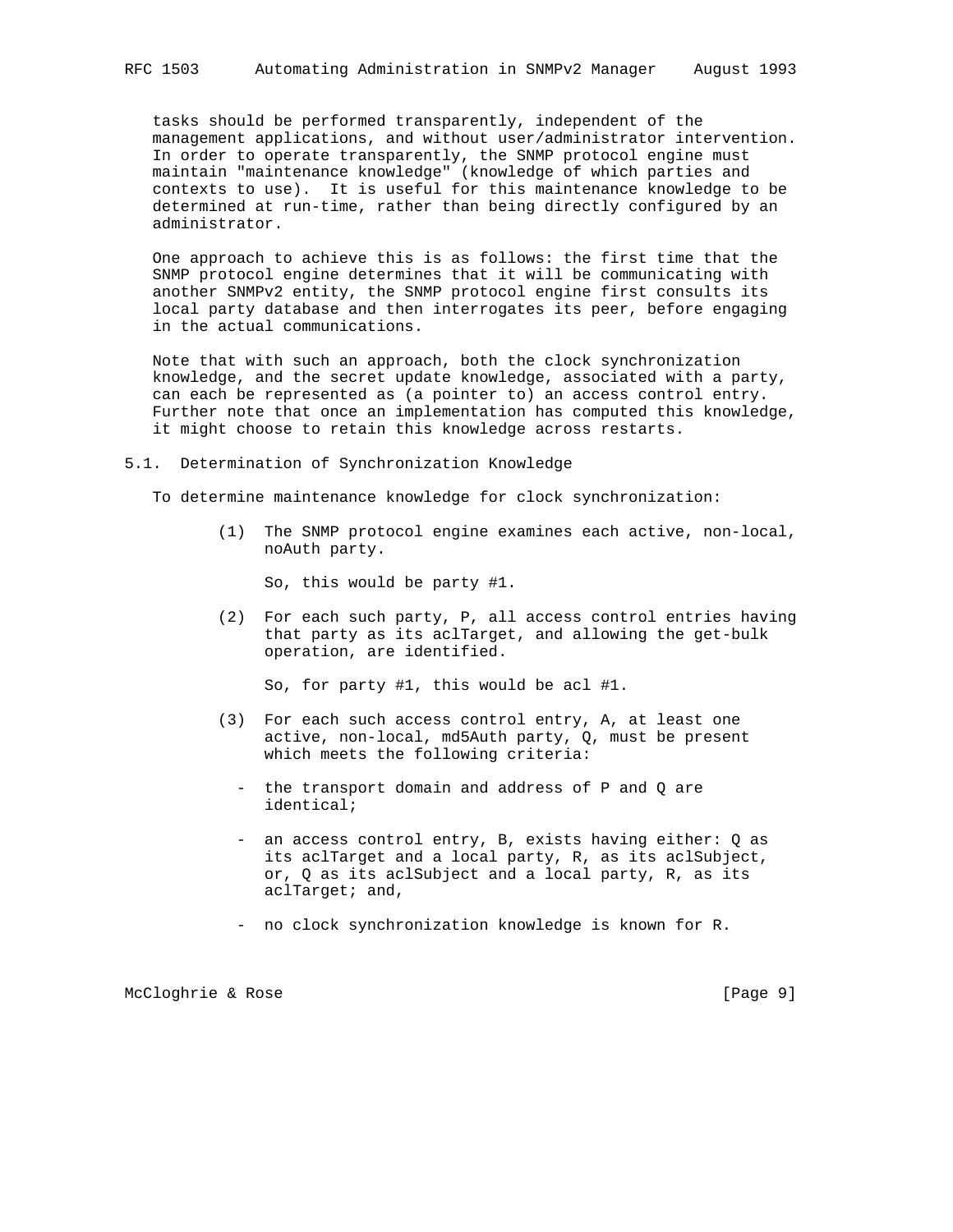So, for acl #1, party #3 is identified as having the same transport domain and address as party #1, and being present as the aclTarget in acl #2, which has local party #4 as the aclSubject.

(4) Whenever such a party,  $Q$ , is present, then all instances of the "partyAuthProtocol" and "partyAuthClock" objects are retrieved via the get-bulk operator using the parties and context identified by the access control entry, A.

 So, party #1, party #2, and context #1 would be used to sweep these two columns on the agent.

 (5) Only those instances corresponding to parties in the local database, which have no clock synchronization knowledge, and are local mdAuth parties, are examined.

 So, only instances corresponding to party #4 are examined.

 (6) For each instance of "partyAuthProtocol", if the corresponding value does not match the value in the local database, then a configuration error is signalled, and the corresponding party is marked as being unavailable for maintenance knowledge.

 So, we make sure that the manager and the agent agree that party #4 is an md5Auth party.

 (7) For each instance of "partyAuthClock", if the corresponding value is greater than the value in the local database, then the authentication clock of the party is warped according to the procedures defined in Section 5.3 of [3]. Regardless, A is recorded as the clock synchronization knowledge for the corresponding party.

 So, if the column sweep returns information for party #4, then party #4's authentication clock is advanced if necessary, and the clock synchronization knowledge for party #4 is recorded as acl #1.

### 5.2. Use of Clock Synchronization Knowledge

 Whenever a response to an authenticated operation is not received, the SNMP protocol engine may suspect that a clock synchronization problem for the source party is the cause [3]. The SNMP protocol engine may use different criteria when making this determination; for

McCloghrie & Rose [Page 10]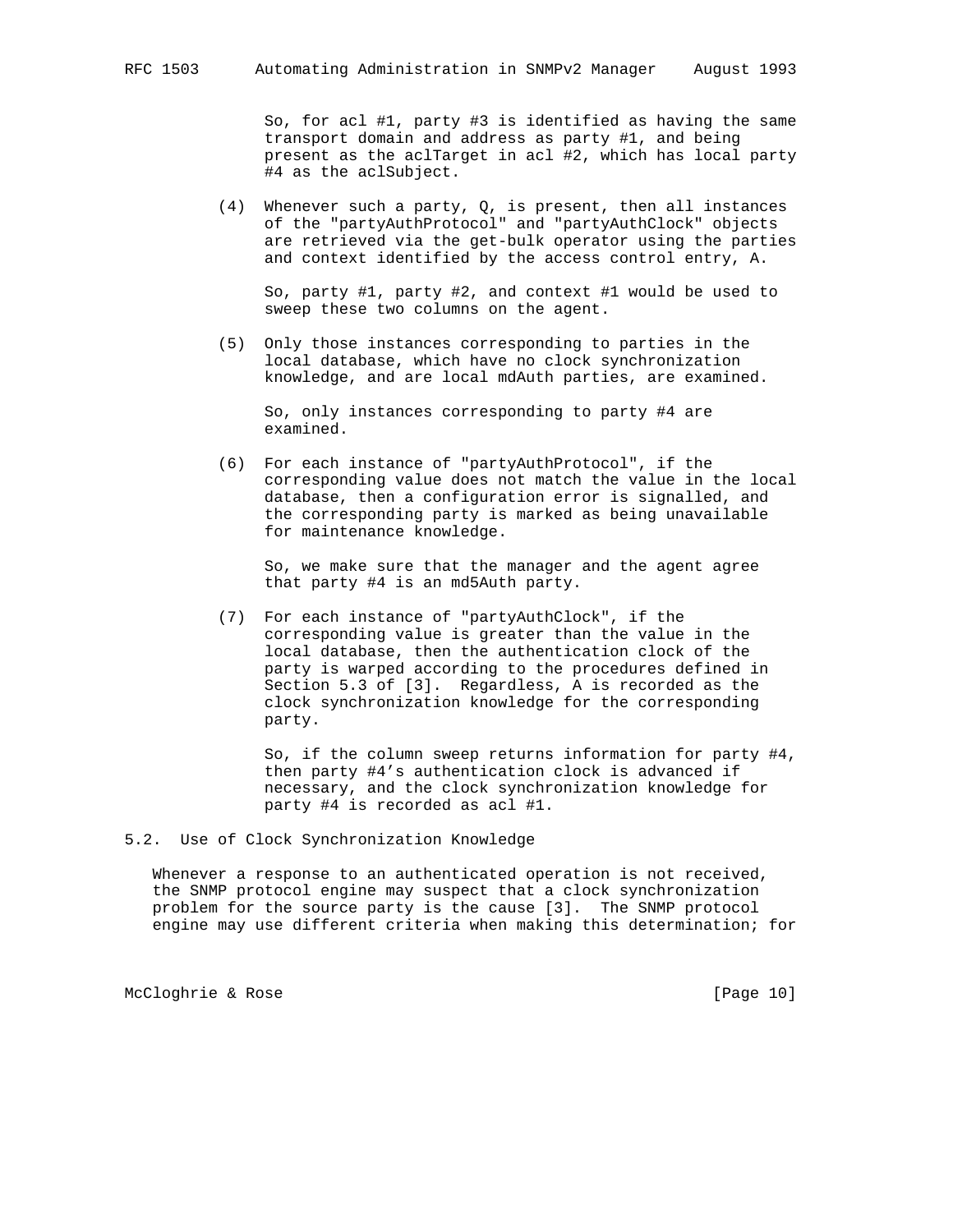example: on a retrieval operation, the operation might be retried using an exponential back-off algorithm; in contrast, on a modification operation, the operation would not be automatically retried.

When clock mis-synchronization for a source party, S, is suspected, if clock synchronization knowledge for S is present, then this knowledge is used to perform steps 4-7 above, which should retrieve the instances of the "partyAuthProtocol" and "partyAuthClock" objects which correspond to S (and perhaps other parties as well). If information on these objects cannot be determined, then S is marked as no longer having clock synchronization knowledge. Otherwise, if the value of the corresponding instance of "partyAuthClock" is greater than the value in the local database, then the authentication clock of the party is warped according to the procedures defined in Section 5.3 of [3], and the original operation is retried, if appropriate.

 So, if traffic from party #4 times out, then a column sweep is automatically initiated, using acl #1 (party #1, party #2, context #1).

 When clock mis-synchronization for a source party, S, is suspected, and clock synchronization knowledge for S is not present, then the full algorithm above can be used. In this case, if clock synchronization knowledge for S can be determined, and as a result, "partyAuthClock" value for S in the local database is warped according to the procedures defined in Section 5.3 of [3], then the original operation is retried, if appropriate.

#### 5.3. Determination of Secret Update Knowledge

To determine maintenance knowledge for secret update:

 (1) The SNMP protocol engine examines each active, non-local, md5Auth party.

So, this would be party #3.

 (2) For each such party, P, all access control entries having that party as its aclTarget, and allowing the get-bulk and set operations, are identified.

So, for party #3, this would be acl #2.

 (3) For each such access control entry, A, at least one active, non-local, md5Auth party, Q, must be present which meets the following criteria:

McCloghrie & Rose [Page 11]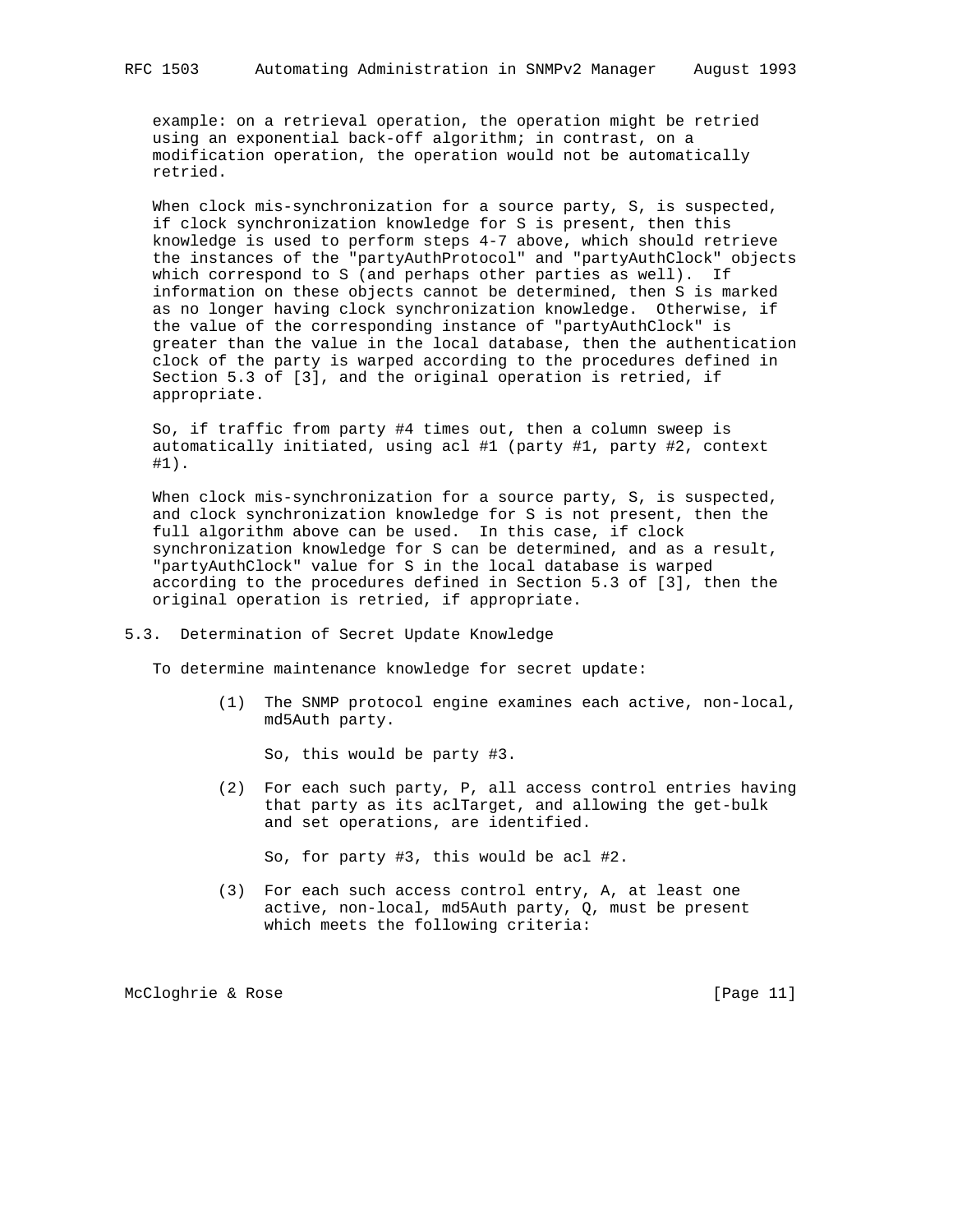- the transport domain and address of P and Q are identical;
- an access control entry, B, exists having either: Q as its aclTarget and a local party, R, as its aclSubject, or, Q as its aclSubject and a local party, R, as its aclTarget; and,
- no secret update knowledge is known for R.

 So, for acl #2, party #3 is (redundantly) identified as having the same transport domain and address as party #3, and being present as the aclTarget in acl #2, which has local party #4 as the aclSubject.

 (4) Whenever such a party, Q, is present, then all instances of the "partyAuthProtocol", "partyAuthClock", and "partyAuthPrivate" objects are retrieved via the get-bulk operator using the parties and context identified by the access control entry, A.

 So, party #3, party #4, and context #2 would be used to sweep these three columns on the agent.

 (5) Only those instances corresponding to parties in the local database, which have no secret update knowledge, and are md5Auth parties, are examined.

 So, only instances corresponding to parties #3 and #4 are examined.

 (6) For each instance of "partyAuthProtocol", if the corresponding value does not match the value in the local database, then a configuration error is signalled, and this party is marked as being unavailable for maintenance knowledge.

 So, we make sure that the manager and the agent agree that both party #3 and #4 are md5Auth parties.

 (7) For each instance of "partyAuthPrivate", if a corresponding instance of "partyAuthClock" was also returned, then A is recorded as the secret update knowledge for this party.

 So, if the column sweep returned information on party #3, then the clock synchronization knowledge for party #3 would be recorded as acl #2. Further, if the column

McCloghrie & Rose [Page 12]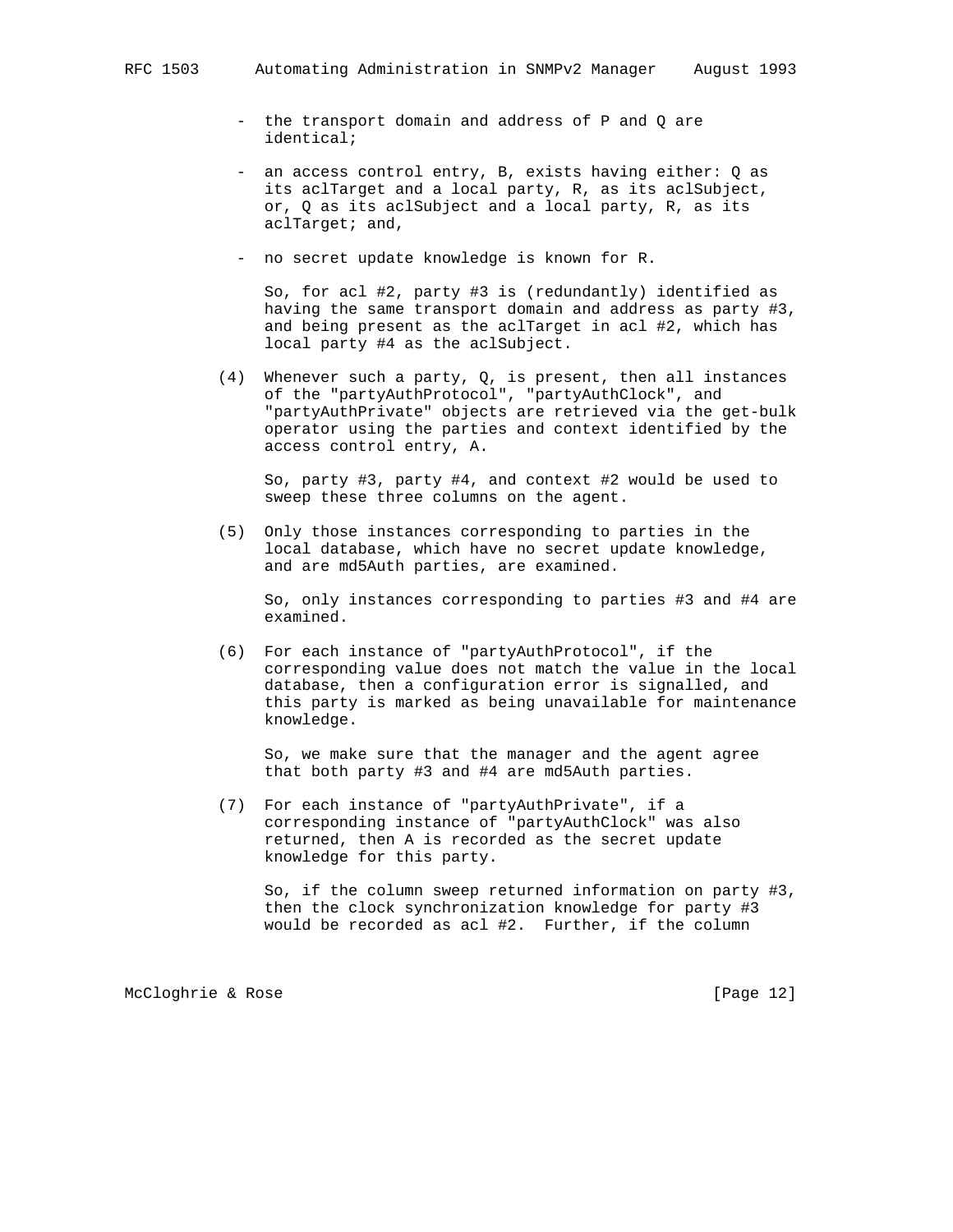sweep returned information on party #4, then the clock synchronization knowledge for party #4 would be recorded as acl #2.

5.4. Use of Secret Update Knowledge

 Whenever the SNMP protocol engine determines that the authentication clock of a party, S, is approaching an upper limit, and secret update knowledge for S is present, then this knowledge is used to modify the current secret of S and reset the authentication clock of S, according to the procedures defined in Section 5.4 of [3].

 So, whenever the SNMP protocol engine decides to update the secrets for party #4, it can automatically use acl #2 (party #3, party #4, context #2) for this purpose.

6. Other Kinds and Uses of Maintenance Knowledge

 Readers should note that there are other kinds of maintenance knowledge that an SNMPv2 manager could derive and use. In the interests of brevity, one example is now considered: when an SNMPv2 manager first communicates with an agent, it may wish to synchronize the maximum-message size values held by itself and the agent.

 For those parties that execute at the agent, the manager retrieves the corresponding instances of partyMaxMessageSize (preferrably using authentication), and, if need be, adjusts the values held in the manager's local party database. Thus, the maintenance knowledge to be determined must allow for retrieval of partyMaxMessageSize.

 For those parties that execute at the manager, the manager retrieves the corresponding instances of partyMaxMessageSize (using authentication), and, if need be, adjusts the values held in the agent's local party database using the set operation. Thus, the maintenance knowledge to be determined must allow both for retrieval and modification of partyMaxMessageSize.

7. Security Considerations

Security issues are not discussed in this memo.

8. Acknowledgements

 Jeffrey D. Case of SNMP Research and the University of Tennessee, and Robert L. Stewart of Xyplex, both provided helpful comments on the ideas contained in this document and the presentation of those ideas.

McCloghrie & Rose [Page 13]